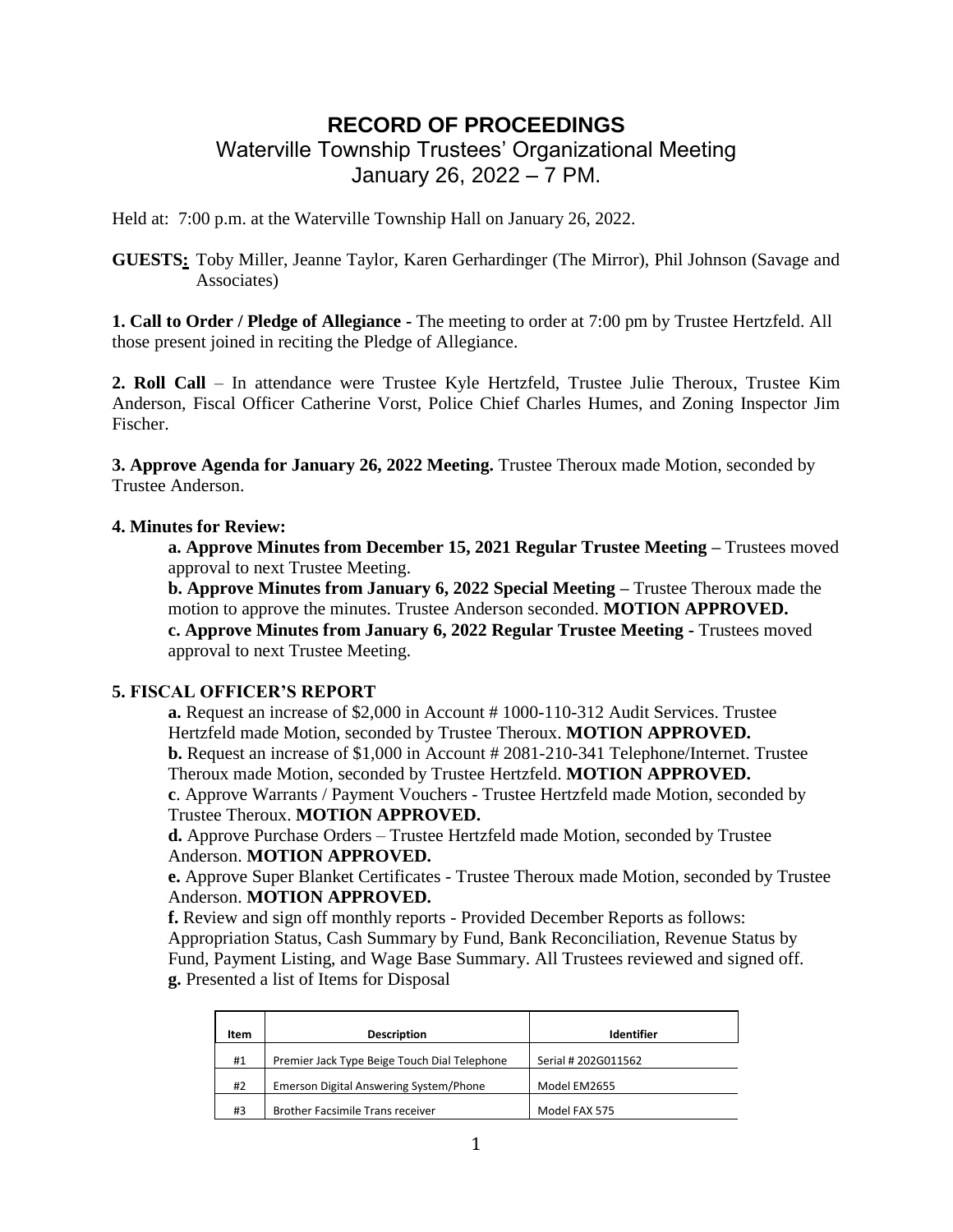|    |                                           | Serial # U61227E3W354544       |
|----|-------------------------------------------|--------------------------------|
| #4 | HP Fax Series 900                         | Model 920                      |
|    |                                           | Serial # MY0BTF31WH            |
| #5 | Dell Printer/Copier/Scanner               | Model DELL B2375dnf            |
|    |                                           | ACT Reg # US:A3LFA008SLM4075FW |
| #6 | Panasonic Vacuum Cleaner                  | Model MC-V 5217                |
|    |                                           | Serial # DG3694678             |
| #7 | Panasonic Performance Plus Vacuum Cleaner | Model MC-V 5209 00             |
|    |                                           | Serial # M63615678             |

Mr. Fischer said Item #5 does work.

Trustee Theroux made motion to approve disposal of items with the except of Item #5. Seconded by Trustee Anderson. **MOTION APPROVED.**

**h.** Working on Year End and Taxes – W-2's expected to go out timely.

### **6. OLD BUSINESS**

**a.** Phil Johnson with Savage & Associates came to talk about the Health Insurance. The township renewal rates show a 16% increase. The current plan is grandfathered by Medical Mutual and is no longer offered. If we move to another plan, you can not get this plan again. The current plan goes into effect February 1<sup>st</sup>. Mr. Johnson asked Trustees to give him guidelines so he can explore other options. After a discussion and some questions, Mr. Johnson said he will get back to us. Trustees may call a special meeting to discuss the options.

**b.** Zoning Appointments – Appoint Robert Long to the Zoning Commission with Term ending 12/31/2026. Appoint Toby Miller to the Board of Zone Appeals with Term ending 12/31/2026. Appoint Matt Ditzig as a Board of Zoning Appeals alternate with Term ending 12/31/2023. Trustee Theroux made Motion, seconded by Trustee Anderson. **MOTION APPROVED.** 

#### **7. NEW BUSINESS**

**a.** 2022 Road Project – Two grant applications have been submitted for the repaving of Winslow and Lakeview. If selected, the Township will be notified by February 28<sup>th</sup>. The Trustees discussed a Joint Cooperation Agreement with the Lucas County Engineer's Office for a 2022 crack sealing and repair project. The County Engineer will oversee the project, bids, contractors and final true-up. The estimated budget for this project is \$36,000. Trustee Hertzfeld made a motion to approve the agreement, seconded by Trustee Anderson. **MOTION APPROVED.** 

**b.** American Rescue Plan (ARP) Funds – Trustee Theroux attended a seminar. These funds can be applied to General Funds. Funds need to be used by December 2026.

# **8. DEPARTMENT REPORTS**

#### **a. Police Department**

**1.** Chief Humes gave Personnel update on Officers Smith and Tonjes. New hire Officer Box started January 24.

**2.** Computer System update – waiting on towers and working with NORRIS.

**3.** He is asking for approval to spend \$2,174.17 in repairs consisting of brakes and control arm for a 2015 vehicle with 132,000 miles. Looking to replace vehicle with shortages